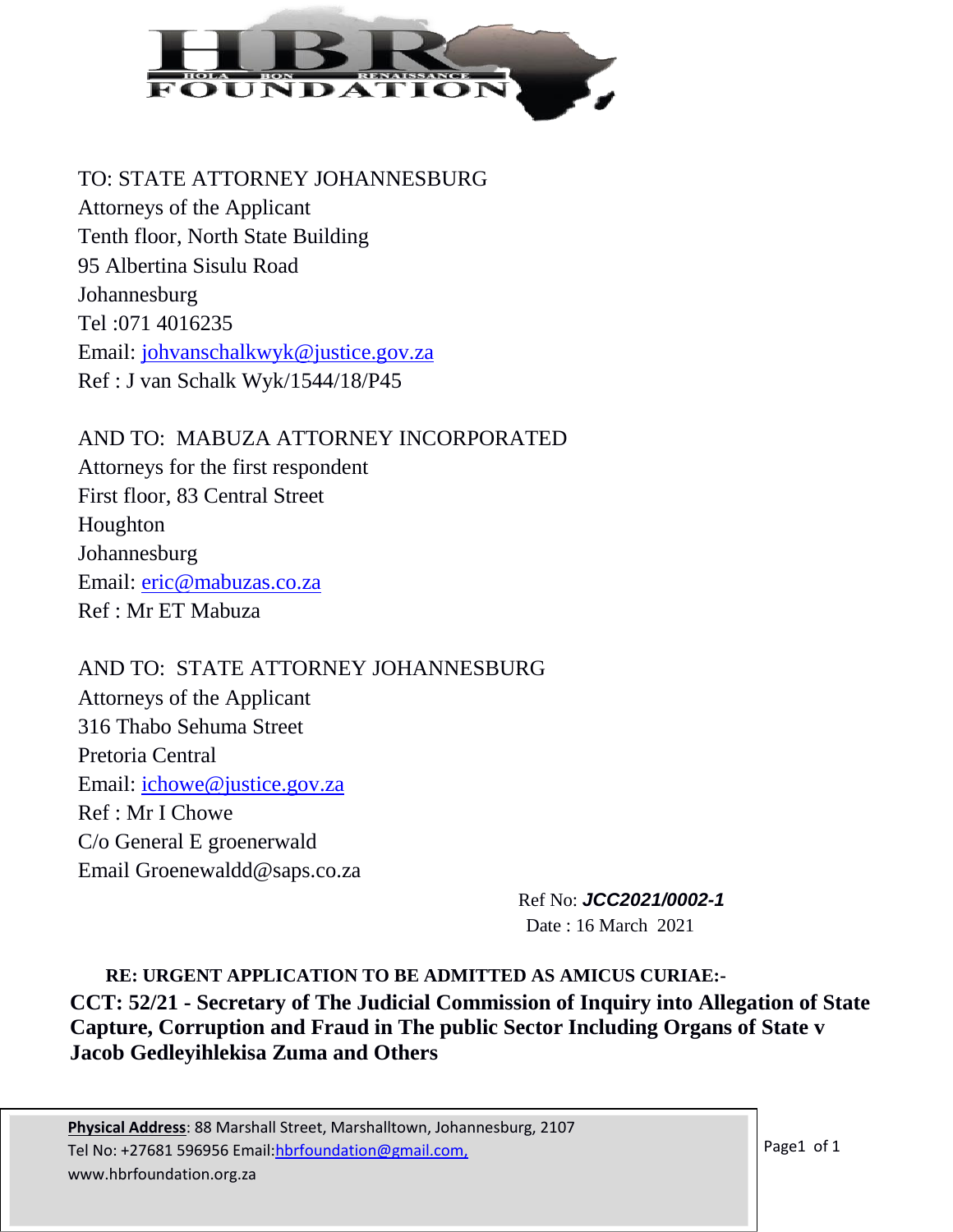

- 1. The above matter refers
- 2. The letter serves to request consent from the parties on the matter
- 3. The matter is an urgent application with the Constitutional Court
- 4. Hola Bon Renaissance Foundation "HBRF" seeks consent from both parties in the matter in terms of Rule 10(1) of the Rules of this Court5.

### **HBRF Proposed terms and conditions to be agreed upon**:

- a) The application for Amicus Curiae is in terms of Rule 10 (1) , basis that under rule 10(3) the Chief Justice may amend the terms,
- b) Our role as HBRF "amicus curiae", is to assists the Court by furnishing information or argument regarding questions of law or fact. An amicus is not a party to litigation, but believes that the Court's decision may affect its interest.
- c) HBRF differs from an intervening party, who has a direct interest in the outcome of the litigation and is therefore permitted to participate as a party to the matter.
- d) HBRF request to joins proceedings, as its name suggests, as a friend of the Court. It is unlike a party to litigation who is forced into the litigation and thus compelled to incur costs. It seeks to joins in the proceedings to assist the Court because of its interest in the matter before the Court. It chooses the side it wishes to join unless requested by the Court to urge a particular position.
- e) HBRF does not intend to engage the merits of the specific matter; and will only concentrate on the legal principles applicable, especially apropos the Honorable Chief Justice's directives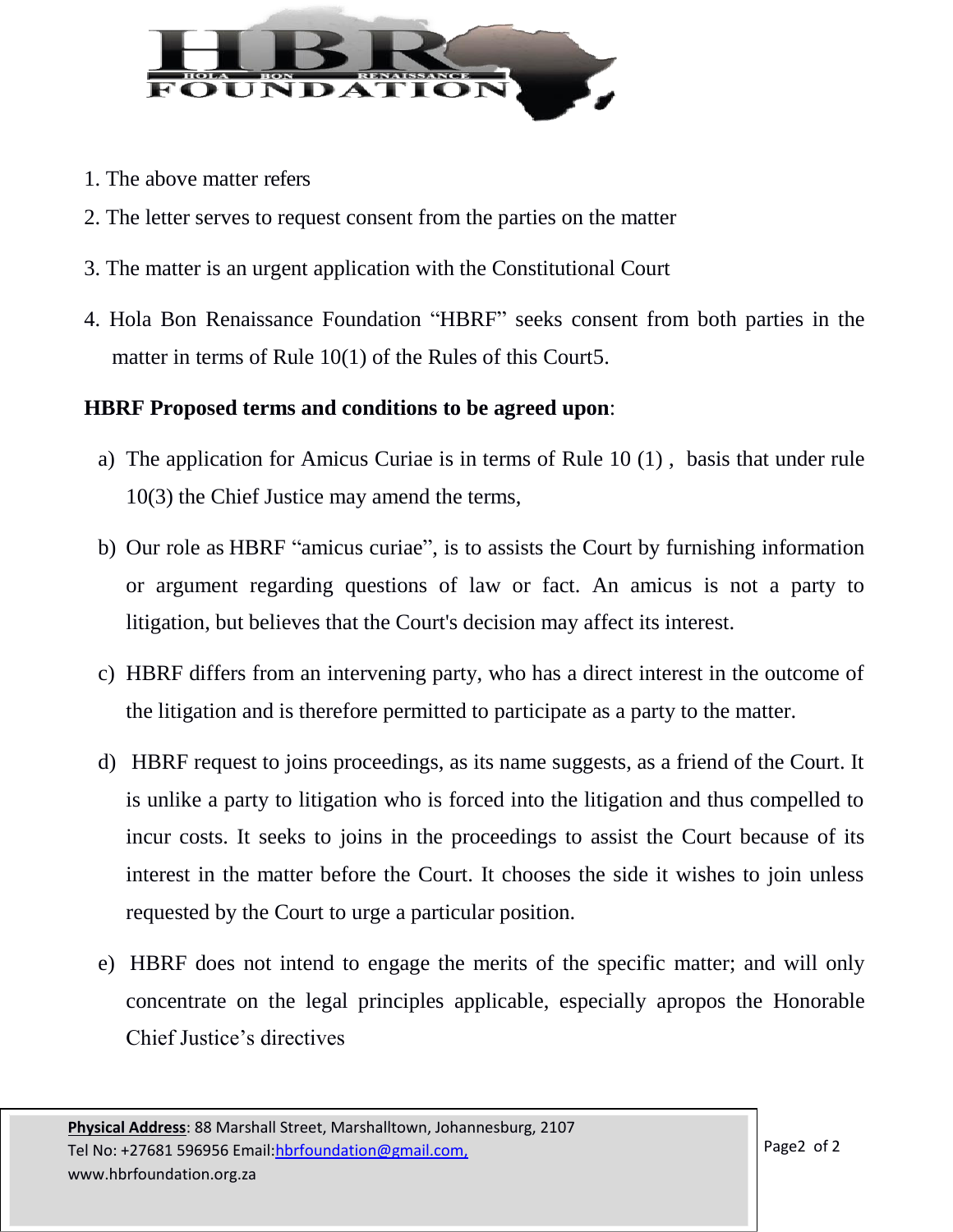

f) HBRF is aware that amicus curiae is not a party to the proceedings and does not have the same procedural rights as a person who has a direct and substantial right to intervene.

*Minister of Public Works and Others v Kyalami Ridge Environmental Association and Another (Mukhwevho intervening)2001 (3) SA 1151 (CC) at para 30.*

### 6. **The interest of the HBRF:**

- a) The main objective of the HBRF is to contribute within its means to establish and promote the Equal justice in South African community and within the Judiciary, more particularly to use the law as an instrument to advance such interests
- b) It is in the public interest and
- c) In the interest of Justice that the constitutional court should preserve the integrity of judiciary including of any implicated and/or alleged Judge who is official reported at the JCC
- d) The **rule of law** be applicable
- e) Uphold the Constitution of the Republic of South Africa

# 7. **THE BACKGROUND**

- a) That on the 24 February 2021, Hola Bon Renaissance Foundation lodge a formal complaint with the Judiciary Conduct Committee "JCC"
- b) HBRF complaint is against Deputy Chief Justice Raymond Zondo, in his capacity as the presiding judge of the Judiciary commission of inquiry into allegations of State capture, corruption and fraud in the public organs of State in terms Proclamation NO 3 of 2018 published in Gazatte 41403 "referred to as Zondo Commission"